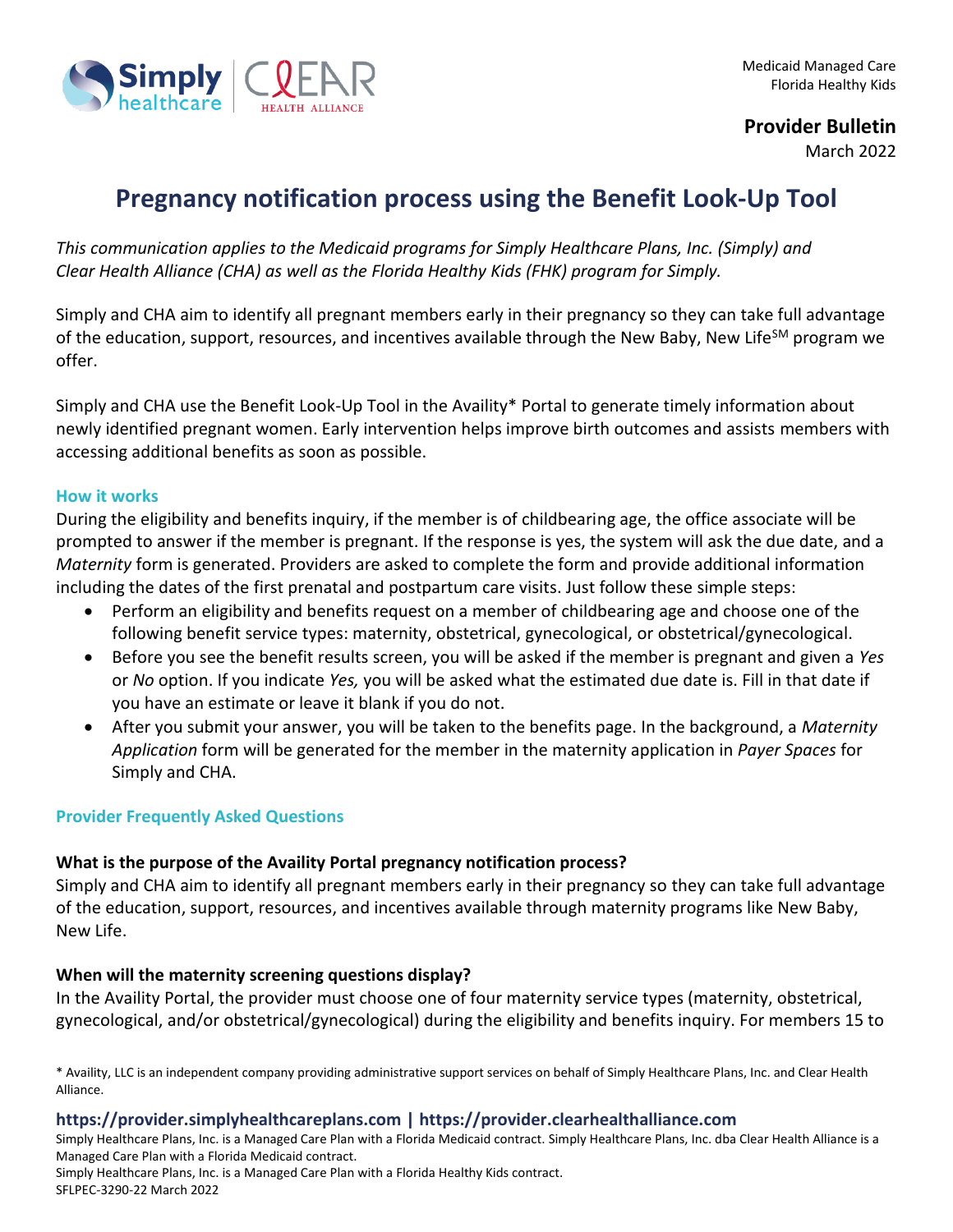44 years of age, the system will then display a maternity screening consisting of two required questions. If the provider confirms the patient is pregnant, a *Maternity* form is generated. If the patient is not pregnant, the desired eligibility and benefits information displays, and no further action is required.

#### **What information is required on the maternity screening in the Availity Portal?**

The following questions are required: *Is the patient pregnant*? and *What is the estimated due date*? If the estimated due date is not yet known, that question can be skipped; it will appear the next time a provider uses the eligibility and benefits lookup.

## **How is the information on the** *Maternity* **form used?**

The *Maternity* form helps identify pregnant women so that maternity programs can be offered to them. As part of the process, all identified pregnant women receive an OB high-risk screening as well as appropriate prenatal, postpartum, and well-child health education. Therefore, it is important that pregnancy data is correctly entered into the Availity Portal.

The *Maternity* form is optional, but completing it is highly recommended so pregnancy support can be offered to members. For example, if Simply and CHA see that a member has not yet had important prenatal and postpartum visits, we can help the member schedule these visits. It also notifies us if a pregnancy has ended prematurely so we can turn off pregnancy-related health education messaging.

## **How should the provider respond when a member presents as a transfer from another OB provider?**

You should answer the member pregnancy questions and complete the *Maternity* form as usual. Even though the first prenatal visit question typically relates to prenatal care in the first trimester or within 42 days of plan enrollment, you can enter the date you first provided prenatal care for the patient.

## **If a member transfers out of our practice during her prenatal course, how should the provider complete the**  *Maternity* **form?**

You can leave the *Maternity* form in pending status as it still provides us with pertinent prenatal care information up to the point the patient transfers out of the practice. The form remains in place until it is automatically retired 19 months later.

## **If we have confirmed the patient is pregnant but suffers an early miscarriage or chooses to terminate their pregnancy, how should the provider communicate this information?**

Select the option on the *Maternity* form that states *This pregnancy ended or the baby delivered prior to 20 weeks*. This action allows the office to close out and submit the *Maternity* form for this pregnancy. This will also notify us that any previously initiated maternity programs should be stopped.

# **Do I have to answer all questions on the** *Maternity* **form at the same time?**

No, the workflow is designed so you can enter and save information as it becomes available at multiple times during the pregnancy. After entering the delivery and postpartum visit dates, you are given the option to complete and submit the attestation. Until you are ready to submit the attestation, you may save information and continue with other tasks.

## **Is there an easy way for me to obtain a list of all patients for whom I need to enter prenatal or postpartum visit dates?**

Yes, you will receive two notifications to complete the *Maternity* form: